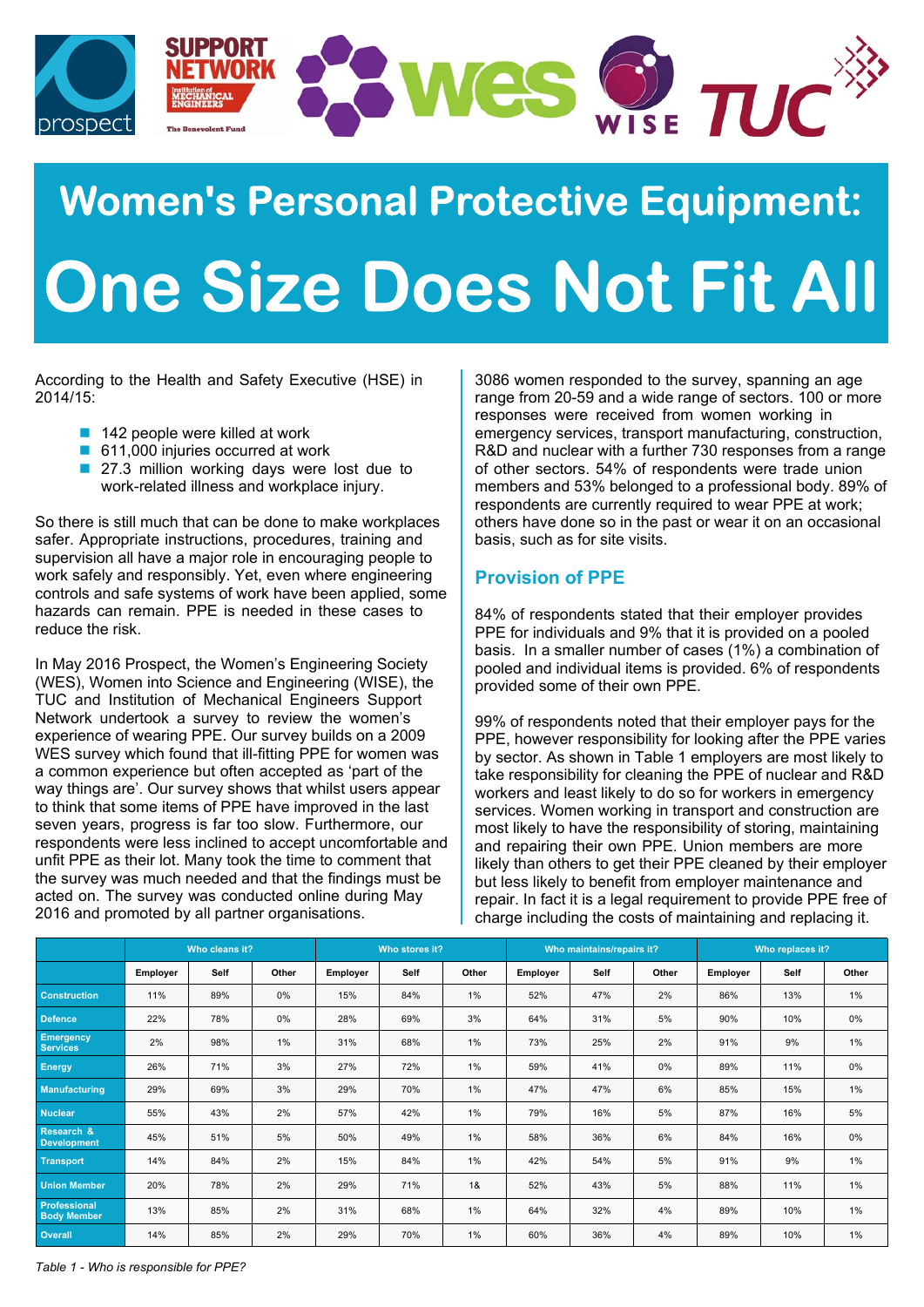# **Women's PPE: One Size Does Not Fit All**

Just 29% of respondents reported that the PPE they wear is designed for women (see chart 1) though this represents a small improvement on WES' survey, which found that 74% of PPE was designed for men. However, as shown below, less than 10% of women working in the energy sector and just 17% in construction currently wear PPE designed for women. Union members (25%) are slightly less likely than non-members (32%) to benefit from PPE designed for women.



*Chart 1 - Is your PPE designed for women?*

13% of respondents reported that their employer does provide an alterations service for standard PPE.

## **Is it a good fit?**

Respondents were asked to rate the overall comfort of their PPE. This was analysed on a rating scale from 1 (very uncomfortable) to 10 (very comfortable). The score for each sector has been calculated by multiplying the number of instances of a comfort rating occurring by the comfort rating. Table 2 shows that women working in R&D have the most comfortable PPE whilst those in the emergency services have the least comfortable. Overall trade union members have more comfortable PPE than their non-unionised counterparts.

When asked to describe the fit of specific items of PPE, respondents identified trousers, overalls, jackets and gloves as least likely to provide a suitable fit – see Table 3

|                  | How well does your PPE fit? |     |                     |  |  |  |  |
|------------------|-----------------------------|-----|---------------------|--|--|--|--|
|                  | Good                        | Ok  | <b>Not Suitable</b> |  |  |  |  |
| <b>Jackets</b>   | 16%                         | 60% | 24%                 |  |  |  |  |
| <b>Gloves</b>    | 28%                         | 51% | 21%                 |  |  |  |  |
| <b>Footwear</b>  | 34%                         | 49% | 17%                 |  |  |  |  |
| <b>Trousers</b>  | 10%                         | 49% | 41%                 |  |  |  |  |
| <b>Headwear</b>  | 22%                         | 58% | 20%                 |  |  |  |  |
| <b>Lab Coats</b> | 20%                         | 63% | 17%                 |  |  |  |  |
| <b>Overalls</b>  | 10%                         | 56% | 35%                 |  |  |  |  |
| <b>Eve Wear</b>  | 20%                         | 71% | 18%                 |  |  |  |  |

*Table 3 - How well does your PPE fit?*

Three of these items (jackets, gloves and trousers) were also most frequently cited as the worst PPE clothing by respondents to WES' 2009 survey; a fair indication that insufficient progress has been made in the last seven years. The one item where there does appear to have been greater progress is in the provision of footwear though, judging from the large number of comments received, even this appears to be patchy. There was a high volume of responses from women working in the emergency services highlighting the unsuitability of body armour, stab vests and hi-vis vests and jackets. This group was not covered by the 2009 survey, but appears to be a major problem area.

#### **Impact**

57% of respondents reported that their PPE sometimes or significantly hampers their work; a similar level of concern to that expressed in the 2009 WES survey. A further 27% said that they were occasionally hampered by their PPE and just 17% that this was not at all the case. The two worst affected sectors are emergency services and energy, with women in nuclear and R&D faring best in this regard. Union members are less likely than non-members to report that their PPE

|                                             | <b>Comfort</b> |                |     |     |     |     |     |     |    |       |              |
|---------------------------------------------|----------------|----------------|-----|-----|-----|-----|-----|-----|----|-------|--------------|
|                                             | 1              | $\overline{2}$ | 3   | 4   | 5   | 6   | 7   | 8   | 9  | 10    | <b>Score</b> |
| <b>Construction</b>                         | 6%             | 9%             | 10% | 12% | 16% | 14% | 13% | 9%  | 6% | 4%    | 523          |
| <b>Defence</b>                              | $1\%$          | 9%             | 14% | 14% | 20% | 9%  | 19% | 11% | 3% | $1\%$ | 529          |
| <b>Emergency</b><br><b>Services</b>         | 15%            | 12%            | 19% | 17% | 18% | 10% | 6%  | 3%  | 0% | $1\%$ | 390          |
| <b>Energy</b>                               | 6%             | 9%             | 13% | 19% | 14% | 16% | 11% | 10% | 2% | $0\%$ | 480          |
| <b>Manufacturing</b>                        | 6%             | 6%             | 11% | 16% | 22% | 16% | 11% | 7%  | 3% | 2%    | 501          |
| <b>Nuclear</b>                              | 3%             | 2%             | 11% | 16% | 21% | 21% | 17% | 6%  | 0% | 4%    | 542          |
| <b>Research &amp;</b><br><b>Development</b> | $0\%$          | 3%             | 6%  | 12% | 21% | 16% | 25% | 15% | 6% | 6%    | 637          |
| <b>Transport</b>                            | 8%             | 5%             | 12% | 14% | 12% | 14% | 12% | 7%  | 2% | 4%    | 497          |
| <b>Overall</b>                              | 9%             | 8%             | 15% | 15% | 21% | 13% | 11% | 7%  | 2% | 3%    | 479          |

*Table 2 - How comfortable is your PPE?*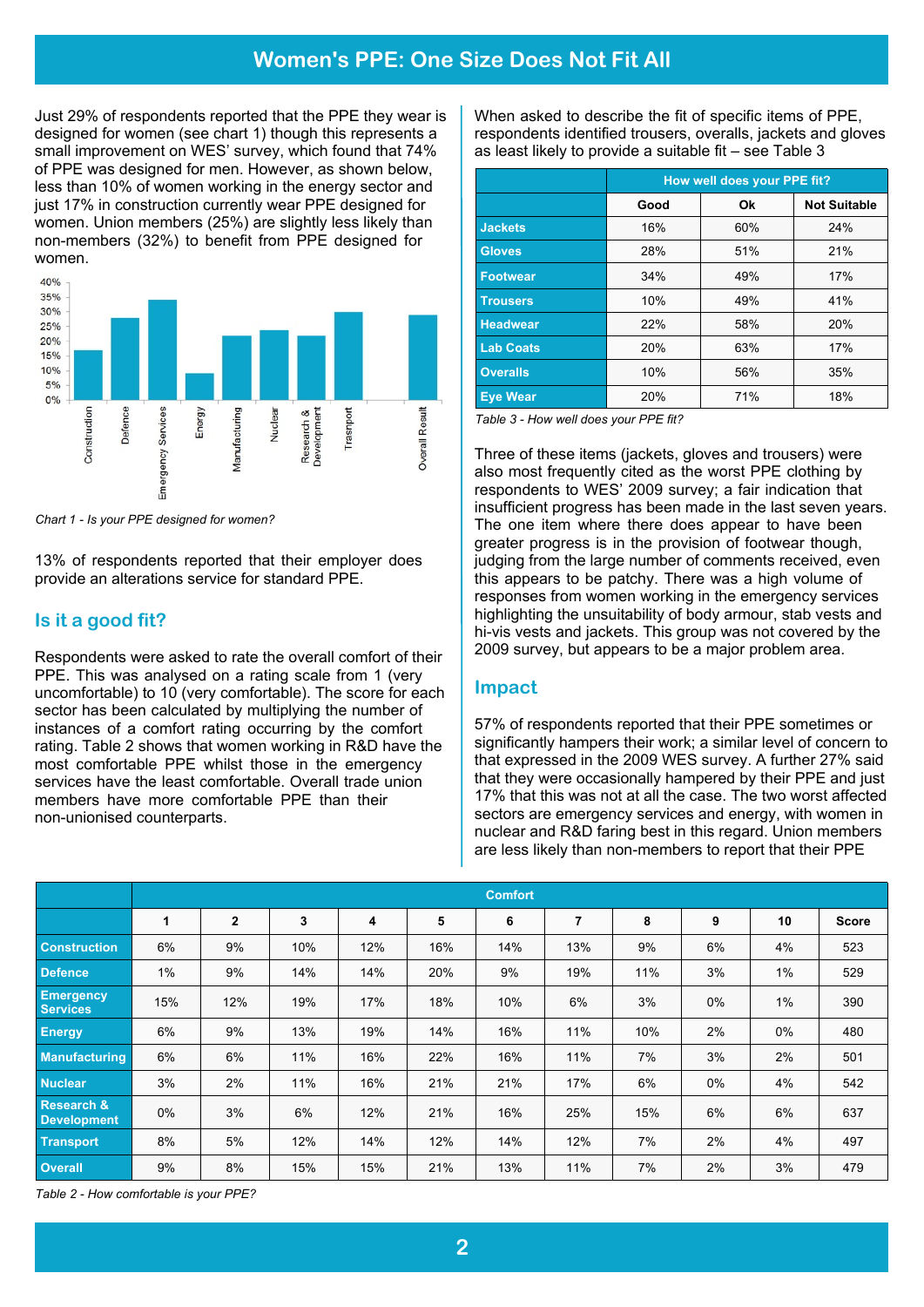hampers their work. A breakdown of results can be found in Table 4

|                                               | To what extent does your PPE hamper you at work? |                  |                     |            |  |  |  |  |
|-----------------------------------------------|--------------------------------------------------|------------------|---------------------|------------|--|--|--|--|
|                                               | Significantly                                    | <b>Sometimes</b> | <b>Occasionally</b> | Not at All |  |  |  |  |
| <b>Construction</b>                           | 10%                                              | 37%              | 36%                 | 16%        |  |  |  |  |
| <b>Defence</b>                                | 7%                                               | 38%              | 27%                 | 27%        |  |  |  |  |
| <b>Emergency</b><br><b>Services</b>           | 16%                                              | 57%              | 22%                 | 5%         |  |  |  |  |
| <b>Energy</b>                                 | 10%                                              | 44%              | 29%                 | 18%        |  |  |  |  |
| <b>Manufacturing</b>                          | 9%                                               | 40%              | 29%                 | 23%        |  |  |  |  |
| <b>Nuclear</b>                                | 2%                                               | 37%              | 34%                 | 27%        |  |  |  |  |
| Research &<br><b>Development</b>              | 1%                                               | 28%              | 42%                 | 38%        |  |  |  |  |
| <b>Transport</b>                              | 8%                                               | 36%              | 29%                 | 27%        |  |  |  |  |
| <b>Union Member</b>                           | 8%                                               | 39%              | 30%                 | 24%        |  |  |  |  |
| <b>Non-Union</b><br><b>Member</b>             | 13%                                              | 54%              | 24%                 | 9%         |  |  |  |  |
| <b>Professional</b><br><b>Body Member</b>     | 11%                                              | 49%              | 26%                 | 15%        |  |  |  |  |
| <b>Non Professional</b><br><b>Body Member</b> | 10%                                              | 43%              | 28%                 | 19%        |  |  |  |  |
| <b>Overall</b>                                | 11%                                              | 46%              | 27%                 | 17%        |  |  |  |  |

*Table 4 - Does PPE hamper your work?*

11% of respondents had worn standard PPE during pregnancy and 1% had worn maternity PPE. Of these, half of respondents had been able to continue their role until their planned maternity leave but half had either curtailed the normal range of their duties or had to change their role in the run up to maternity leave. A very small minority had consequently started their maternity leave earlier than they had wanted to.

A larger proportion of respondents (21%) had worn PPE during menopause and, of these, 58% had continued comfortably in their usual role. However 38% had needed to curtail the normal range of their duties and 4% had needed to change their role as a result. As one respondent noted 'Excess fabric does not help with hot flushes'.

28% of respondents have been on the receiving end of comments whilst wearing their PPE and, although a small minority reported positive feedback, the overwhelming majority were derogatory. Word Cloud 1 illustrates the kind of comments that women are subjected to for no other reason other than their PPE is ill-fitting.



*Word Cloud 1 - Comments women have received whilst wearing their PPE*

Women report comparisons with:

| <b>College</b>              | MC Hammer                  |
|-----------------------------|----------------------------|
|                             | $\blacksquare$ A Teletubby |
| $\mathcal{L}^{\mathcal{A}}$ | A sack of potatoes         |
|                             | Sponge Bob Square Pants    |
| $\mathcal{L}^{\mathcal{A}}$ | An Umpa Lumpa              |
|                             | $\blacksquare$ Robocop     |

**n** Oliver Twist.

Other comments included:

- "You look like a kid playing dress up"
- "Can you breath in that?"
- "Are you wearing your Dad's clothes?"
- "Here comes the elephant"
- **n** "Your boobs look big in that"

This behaviour has both a detrimental effect on individuals and on the organisations they work for. For example, women report being delayed by having to send special requests for PPE that fits and therefore being put off going on site visits. One woman explained that she ended up taking time off sick when pregnant rather than face the humiliation of PPE that had become even more ill-fitting. Others said that they felt utterly unprofessional and a few that badly fitting PPE had caused permanent damage to their bodies.

# **A footnote on footwear**

Some women would prefer to buy their own footwear and be reimbursed for doing so, not least because of the length of time it takes to procure and receive appropriate fittings. In addition, it appears that a lot of women's safety footwear comes with standard pink linings and/or laces and that this is a wide source of irritation. 'Do not pink it and shrink it. Because it still does not fit. And I hate pink'.